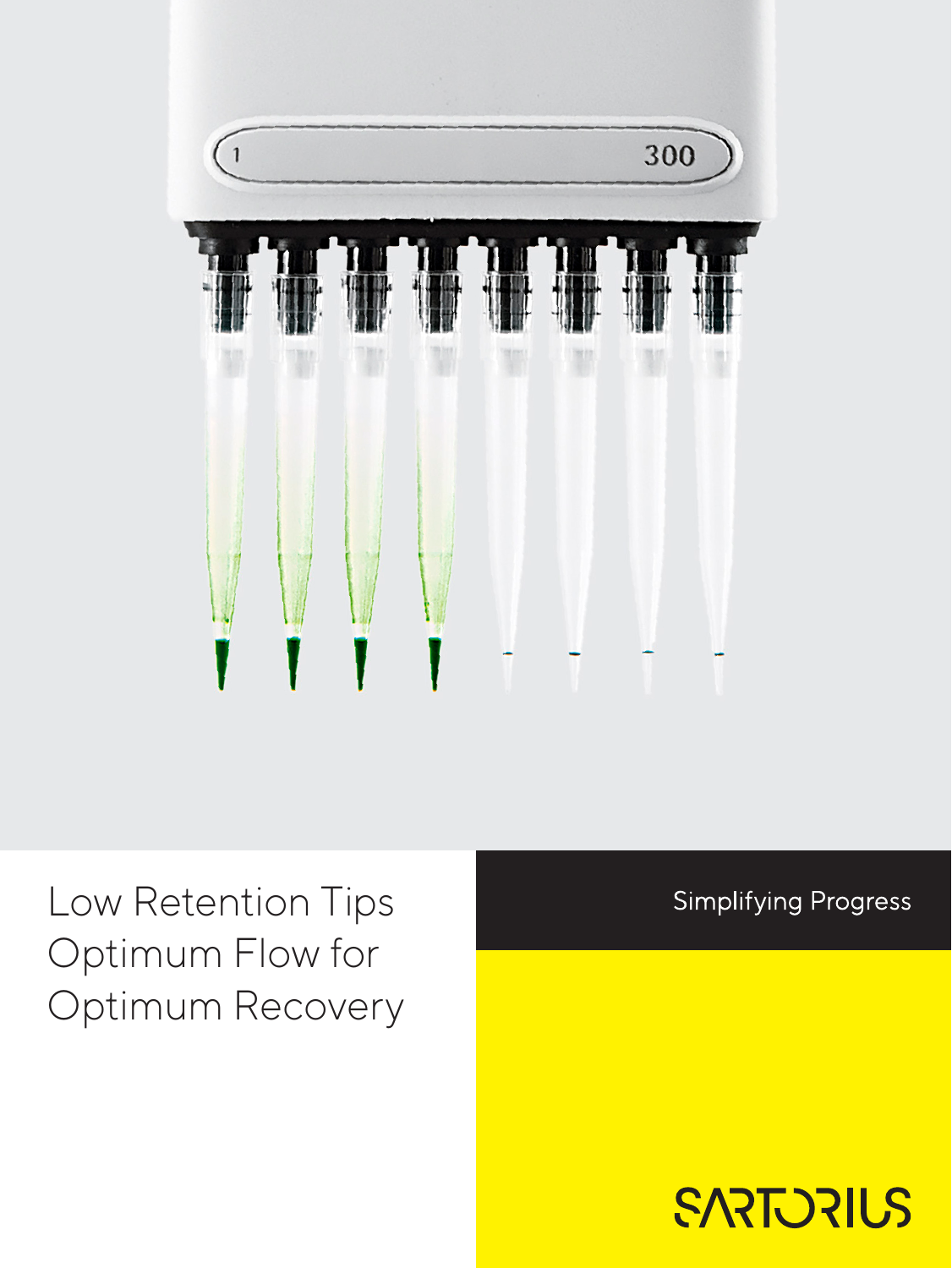

## **Optimum** Liquid Flow

Optimum recovery Save samples & reagents

## **High Reproducibility**

Gain more precise and consistent pipetting results Achieve better reliability

## High Chemical **Resistence**

No leachables Secure sample and result integrity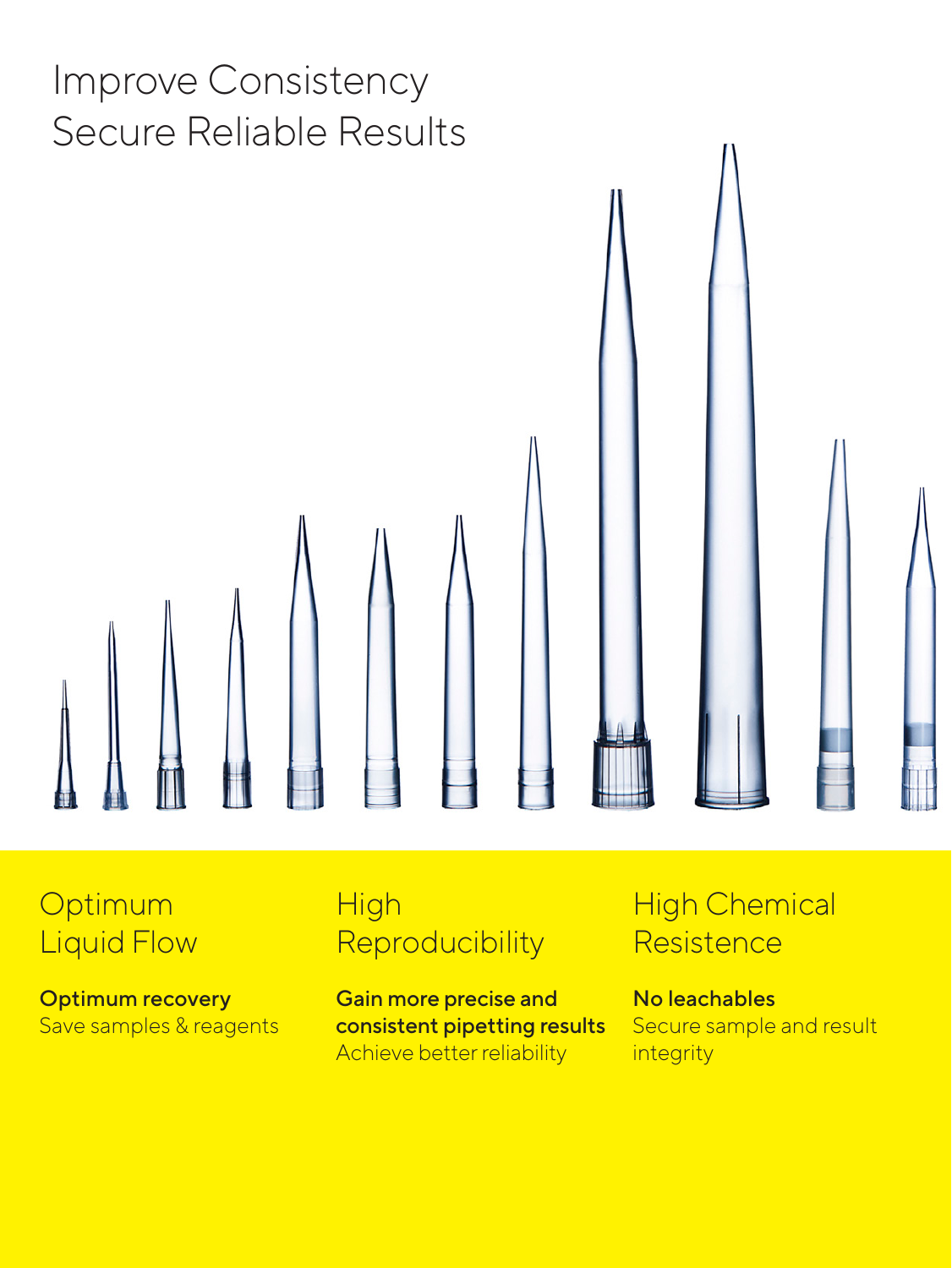## Maximize Your Sample Recovery Save Valuable Reagents

Pipetting detergent containing liquids can be problematic when using standard pipette tips. There is often residual liquid remaining in the tip due to differences in surface energies between the plastic pipette tip and the sample. This sometimes difficult to visualize residue causes imprecision in pipetting, and loss of valuable samples or reagents.



To overcome this issue we have utilized an advanced technology to create an extremely even and durable hydrophobic surface on our Low Retention Tips. This feature helps you to maximize the sample recovery when handling detergent containing or other liquids with low surface tension.

Better reproducibility in pipetting is especially beneficial in sensitive molecular biology applications, where reagents often contain detergents, for example in:

- 
- PCR, real-time PCR<br>■ Cloning sequencing Oloning sequencing and other<br>DNA & RNA techniques DNA & RNA techniques
- SDS-PAGE and other protein analysis methods
- Protein purification technique



Tip with regular liquid retention Sartorius Low Retention Tip

### Safetyspace™ Filter Tips with Low Retention Feature Double Security for Sample Recovery!

The extremely hydrophobic tip surface combined with the safety air gap between the sample and the filter improves the sample recovery in two ways: through better liquid flow, and by reducing the risk of the sample penetrating the filter.

Thus these tips are ideal for sensitive molecular biology applications, where:

- 
- neagents contain detergents.<br>• prevention of cross-contamir - prevention of cross-contamination is vital.
- multi-dispensing with excess liquid volume is used.

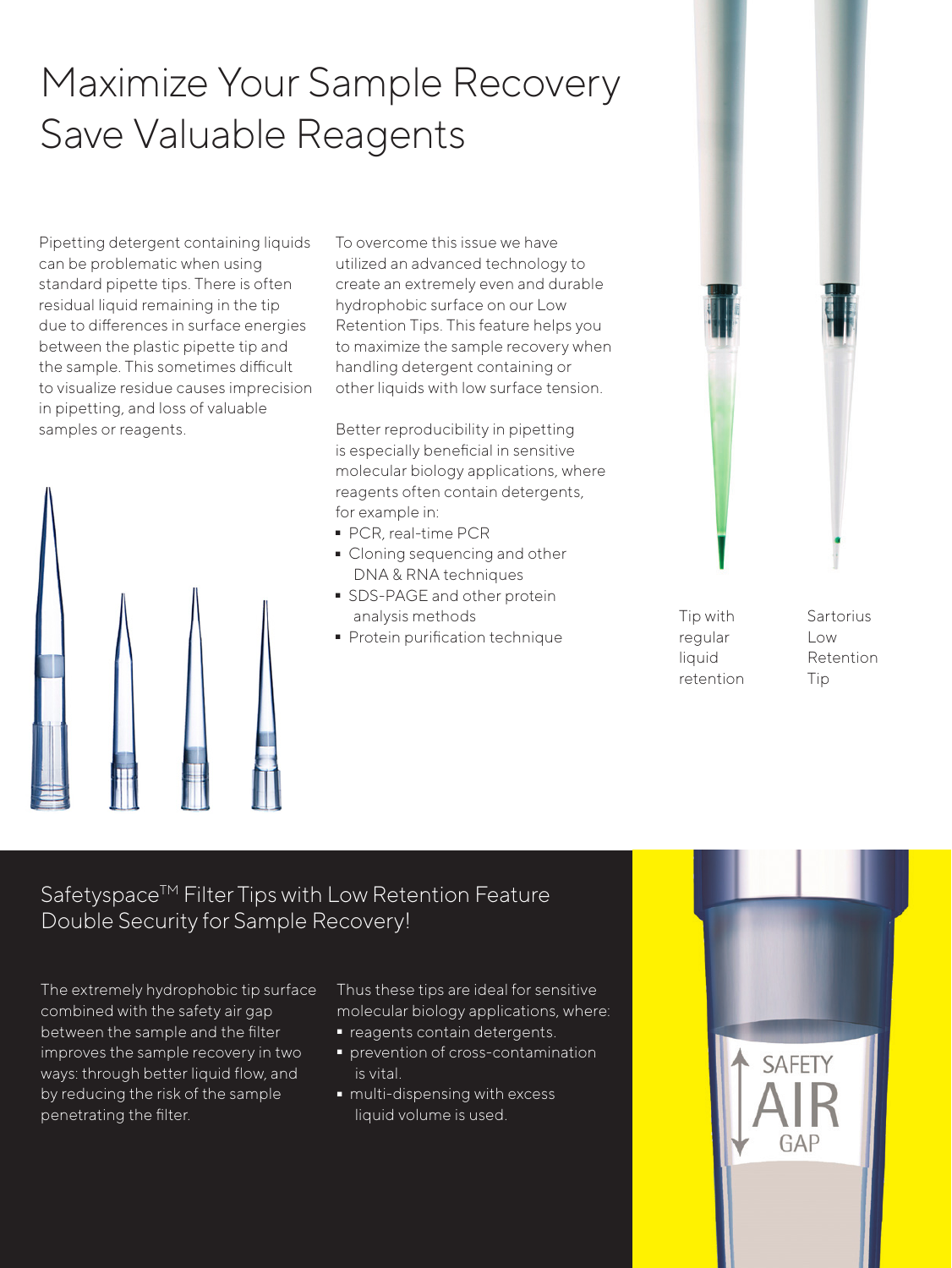## Sartorius Low Retention Tips Clearly Reduce Sample Loss And Have High Chemical Resistance

#### Comparison of Residual Liquid After Dispensing

#### Test Setup

Low retention tips from four suppliers were compared against Sartorius standard and Low Retention Tips when pipetting 120 µl of colored PCR buffer (cont. detergents and density agent) with Sartorius mLINE® mechanical pipette. The remaining liquid amount in the tip after dispensing was measured with a gravimetric method. All tips were tested in 10 replicates. The error bars show the standard deviations.

#### Results

Sartorius Low Retention Tips retained the least amount of residue, whereas some of the other suppliers' low retention tips performed similarily to Sartorius standard tips.

The use of Sartorius Low Retention Tips resulted in best pipetting reproduci-bility, supporting the benefits of these tips e.g. in PCR setup.

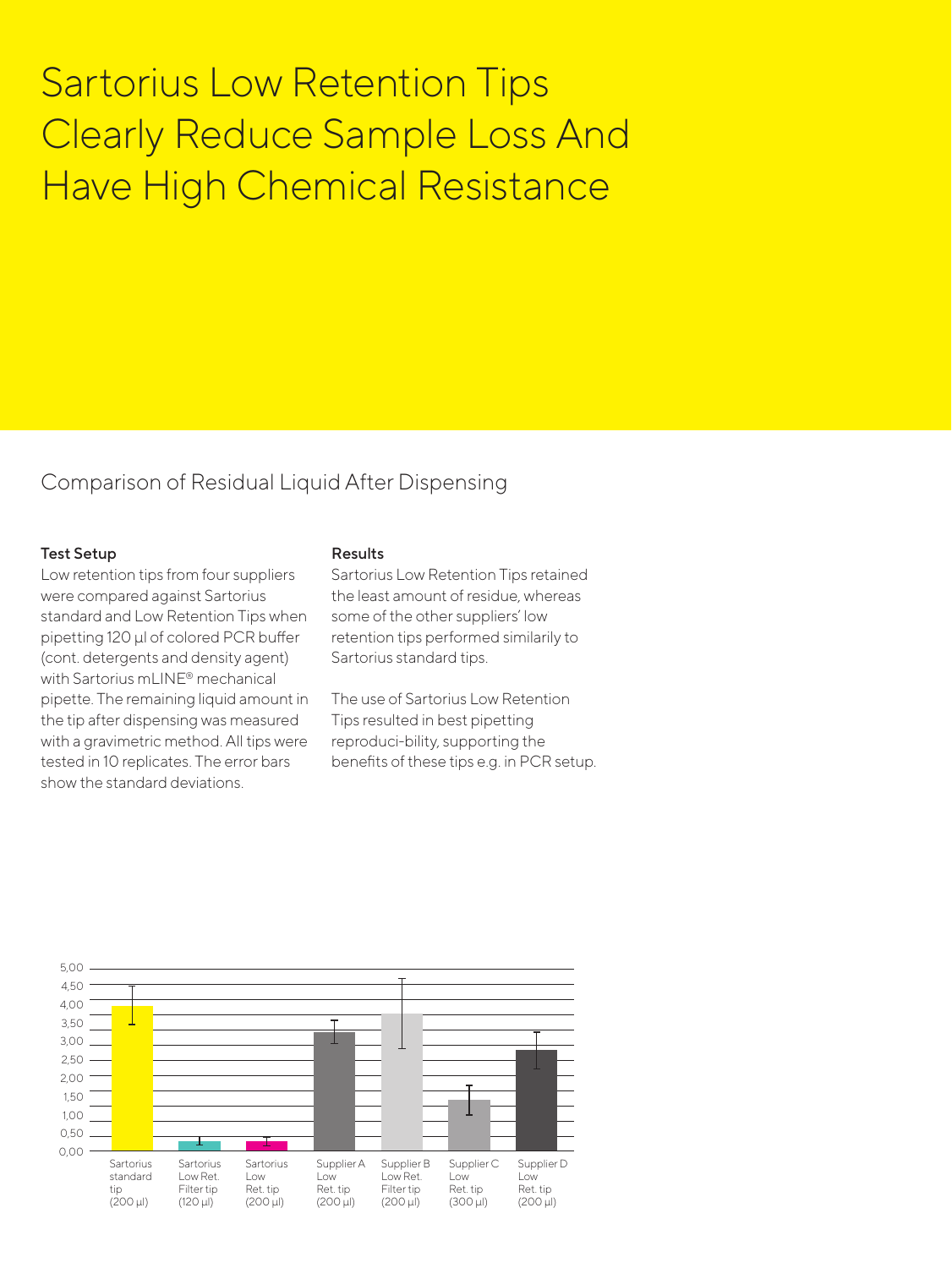

### Comparison of Chemical Resistances

#### Test Setup

Low retention tips from three suppliers were compared against Sartorius standard and Low Retention Tips. The test for chemical resistance was performed by pipetting 1000 µl of each solvent 20 times with each test tip with full volume using Sartorius Picus electronic pipette.

#### Results

After rinsing three times with distilled water, the effects of this treatment to the performance of the low retention tips were analyzed with an absorbance based test method using colored liquid as a test solution. All tips were tested in 6 replicates. When comparing liquid retention after chemical treatment against non-treated tips, it was seen that the performance of Sartorius Low Retention Tips was not compromised, whereas the other tips tested lost some of their functionality after the chemical treatment.



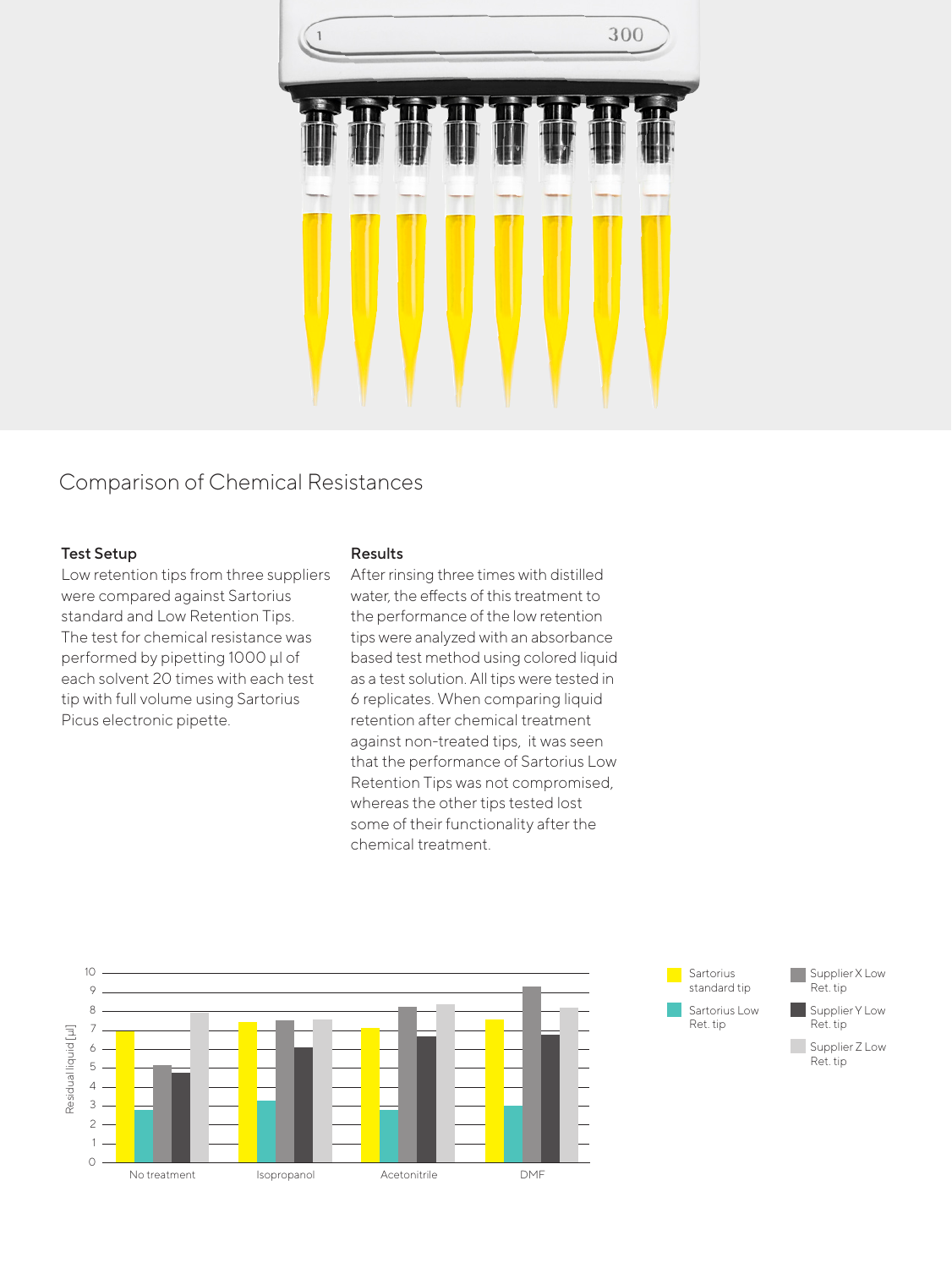

Sartorius Low Retention Tips, Refill Tower

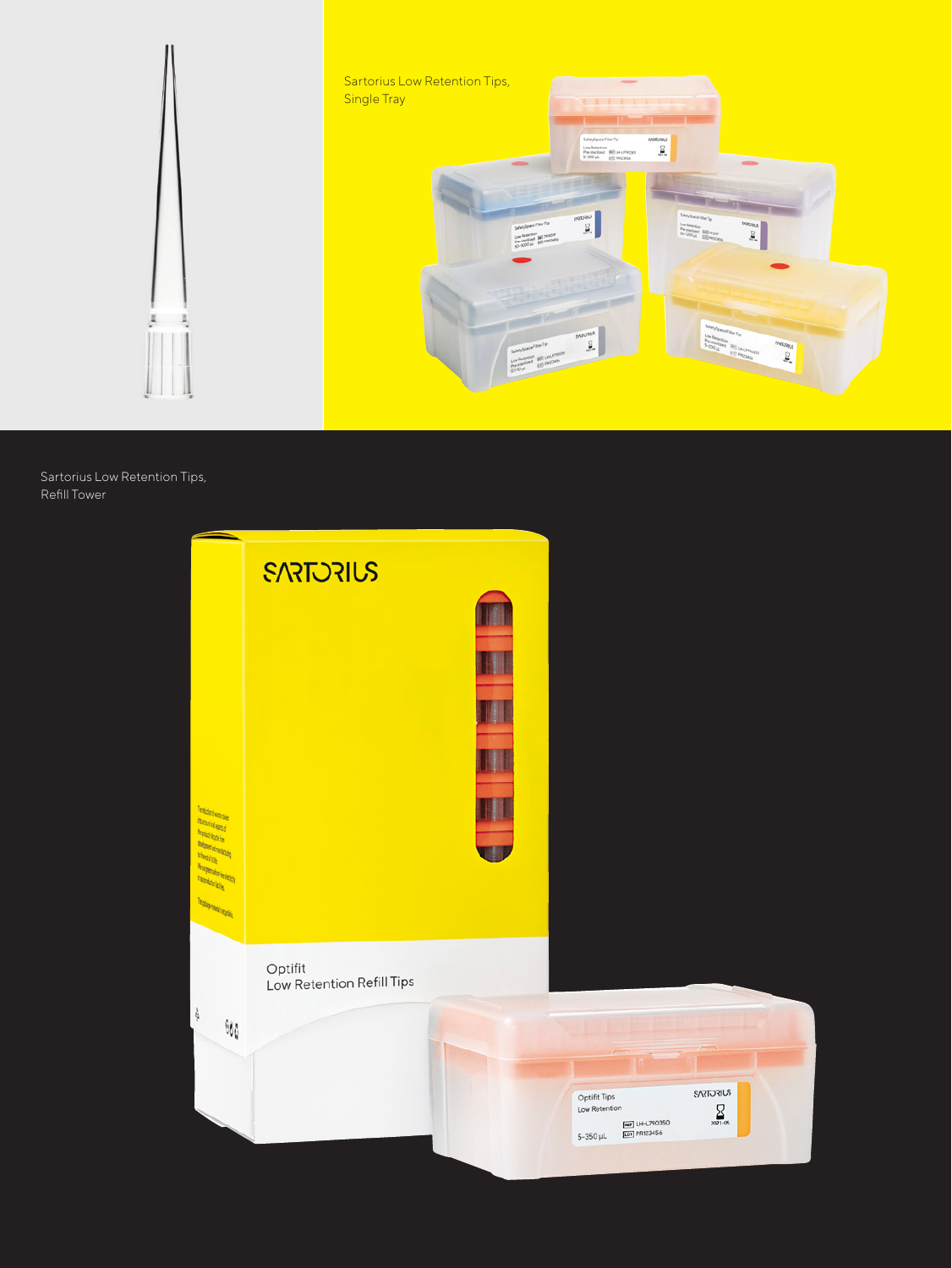## Ordering Information

### Low Retention Optifit Tips

| Article No. |             | Description                     | Volume          | Length             | Packaging           | RNase, DNase,<br>DNA, endotoxin free | Pre-<br>sterilized | Quantity       |
|-------------|-------------|---------------------------------|-----------------|--------------------|---------------------|--------------------------------------|--------------------|----------------|
| LH-L790010  |             | Optifit Tip Low Retention       | $0.1 - 10 \mu$  | 31.5 mm            | Single Tray         |                                      |                    | $10 \times 96$ |
| LH-L790012  |             | Optifit Tip Low Retention       | $0.1 - 10$ µ    | $31.5 \text{ mm}$  | <b>Refill Tower</b> |                                      |                    | $10 \times 96$ |
| LH-L790200  |             | Optifit Tip Low Retention       | $0.5 - 200$ µl  | $51 \,\mathrm{mm}$ | Single Tray         | ■                                    |                    | $10 \times 96$ |
| LH-L790202  |             | Optifit Tip Low Retention       | $0.5 - 200$ µl  | 51 mm              | <b>Refill Tower</b> |                                      |                    | $10 \times 96$ |
| LH-L790350  |             | Optifit Tip Low Retention       | 5-350 µl        | 54 mm              | Single Tray         |                                      |                    | $10 \times 96$ |
| LH-L790352  |             | Optifit Tip Low Retention       | $5 - 350$ $\mu$ | 54 mm              | <b>Refill Tower</b> |                                      |                    | $10 \times 96$ |
| LH-L791000  | <u>e a </u> | Optifit Tip Low Retention       | $10 - 1000 \mu$ | 71.5 mm            | Single Tray         | п                                    |                    | $10 \times 96$ |
| LH-L791200  | a.          | Optifit Tip Low Retention       | 50-1200 µl      | 71.5 mm            | Single Tray         |                                      |                    | $10 \times 96$ |
| LH-L791210  | a.          | Optifit Tip Low Retention, Ext. | 50-1200 µl      | 90 mm              | Single Tray         |                                      |                    | $10 \times 96$ |

## Low Retention Safetyspace™ Filter Tips

| Article No. |     | Description                      | Volume          | Length             | Packaging   | RNase, DNase,<br>DNA, endotoxin free | Pre-<br>sterilized | Quantity       |
|-------------|-----|----------------------------------|-----------------|--------------------|-------------|--------------------------------------|--------------------|----------------|
| LH-LF790011 |     | Safetyspace™ Filter Tip Low Ret. | $0.1 - 10 \mu$  | $32 \,\mathrm{mm}$ | Single Tray |                                      |                    | $10\times 96$  |
| LH-LF790021 |     | Safetyspace™ Filter Tip Low Ret. | $0.5 - 20$ µ    | $51 \,\mathrm{mm}$ | Single Tray |                                      |                    | $10 \times 96$ |
| LH-LF790101 |     | Safetyspace™ Filter Tip Low Ret. | $2 - 120$ $\mu$ | $51 \,\mathrm{mm}$ | Single Tray |                                      |                    | $10 \times 96$ |
| LH-LF790201 |     | Safetyspace™ Filter Tip Low Ret. | 5-200 µl        | 52.5 mm            | Single Tray |                                      |                    | $10 \times 96$ |
| LH-LF790301 |     | Safetyspace™ Filter Tip Low Ret. | $5 - 300$ $\mu$ | 52.5 mm            | Single Tray |                                      |                    | $10 \times 96$ |
| LH-LF791001 |     | Safetyspace™ Filter Tip Low Ret. | 50-1000 µl      | 78 mm              | Single Tray |                                      |                    | $10 \times 96$ |
| LH-LF791211 | a a | Safetyspace™ Filter Tip Low Ret. | 50-1200 µl      | 90 mm              | Single Tray |                                      |                    | $10 \times 96$ |